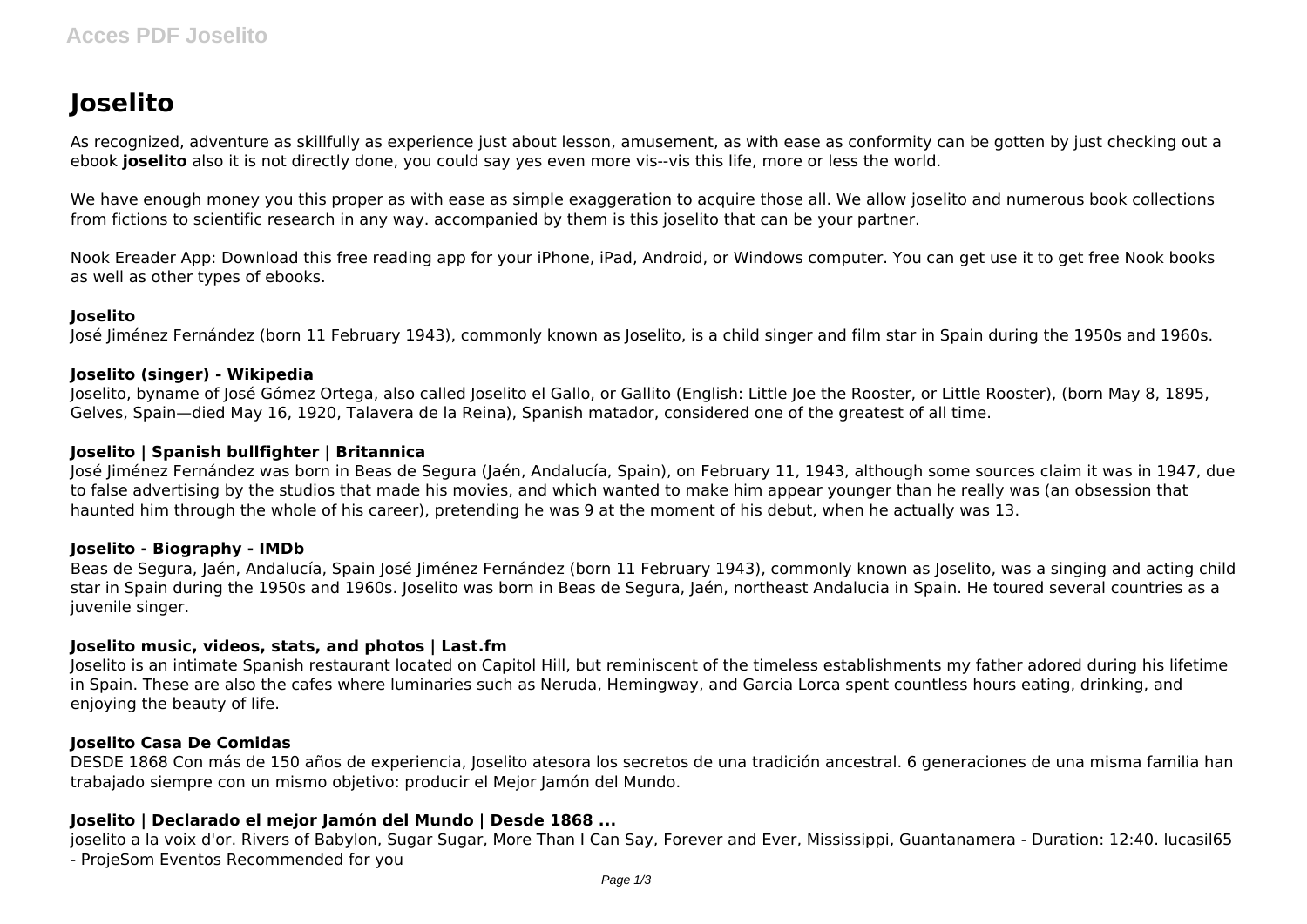## **joselito chanson 1**

Joselito's 7308 Foothill Blvd Tujunga, CA 91042 (818) 951-2275 joselitosmexicanfood@gmail.com. Monday: 11:00 am - 9:00 ...

## **Menu - Joselito's Mexican Food - Restaurant in Tujunga, CA**

Joselito's Mexican Food Tujunga in Tujunga, CA. Family style full-service Mexican Restaurant. Cocktails, Dine-in, Take-out, and Catering available. We have been in The Foothills since 1977 and in Tujunga since 2000 serving delicious Cali-Mex dishes and award-winning margaritas. Serving our guest delicious food, in a clean and comfortable atmosphere, with exceptional service is our mission.

## **Joselito's - Joselito's Mexican Food - Restaurant in ...**

Joselito (cantante) José Jiménez Fernández, más conocido como Joselito (Beas de Segura, Jaén, 11 de febrero de 1943), es un cantante y actor español, que alcanzó el éxito como niño prodigio bajo apodos como " El niño ruiseñor ", " El niño de la voz de oro " y " El pequeño ruiseñor ".

## **Joselito (cantante) - Wikipedia, la enciclopedia libre**

SINCE 1868 With more than a century of experience, Joselito has carefully amassed the secrets of a long-standing tradition of six generations that have shared one single goal: to make the Best Ham in the World.

# **Joselito | Declared the best ham in the world | Iberian ...**

Joselito, el Pequeño Ruiseñor, interpreta Granada.

## **Joselito canta "Granada"**

José Gómez Ortega (8 May 1895 – 16 May 1920), commonly known as Joselito (Spanish pronunciation: [xoseˈlito]), was a Spanish matador in the early twentieth century.

## **José Gómez Ortega - Wikipedia**

Joselito is an intimate Spanish restaurant located on Capitol Hill, but reminiscent of the timeless establishments my father adored during his lifetime in Spain. These are also the cafes where luminaries such as Neruda, Hemingway, and Garcia Lorca spent countless hours eating, drinking, and enjoying the beauty of life.

# **Joselito - 357 Photos & 209 Reviews - Spanish - 660 ...**

Joselito, Soundtrack: Mamma Roma. "The Little Nightingale", as he was widely known in Spain when he became a widely successful child star, had a very troubled childhood that led to an even more troubled life as an adult. José Jiménez Fernández was born in Beas de Segura (Jaén, Andalucía, Spain), on February 11, 1943, although some sources claim it was in 1947, due to false ...

## **Joselito - IMDb**

Joselito est né à Beas de Segura, petit village de la province de Jaen en Andalousie (au Sud de l'Espagne), au sein d'un modeste foyer. Le contexte économique est alors dur : l'Espagne de l'après-guerre est particulièrement touchée par la famine et une économie désorganisée.

## **José Jiménez Fernández — Wikipédia**

Joselito Casa de Comidas is a small and intimate Spanish restaurant reminiscent of those found throughout Spain at the turn of the century. Our